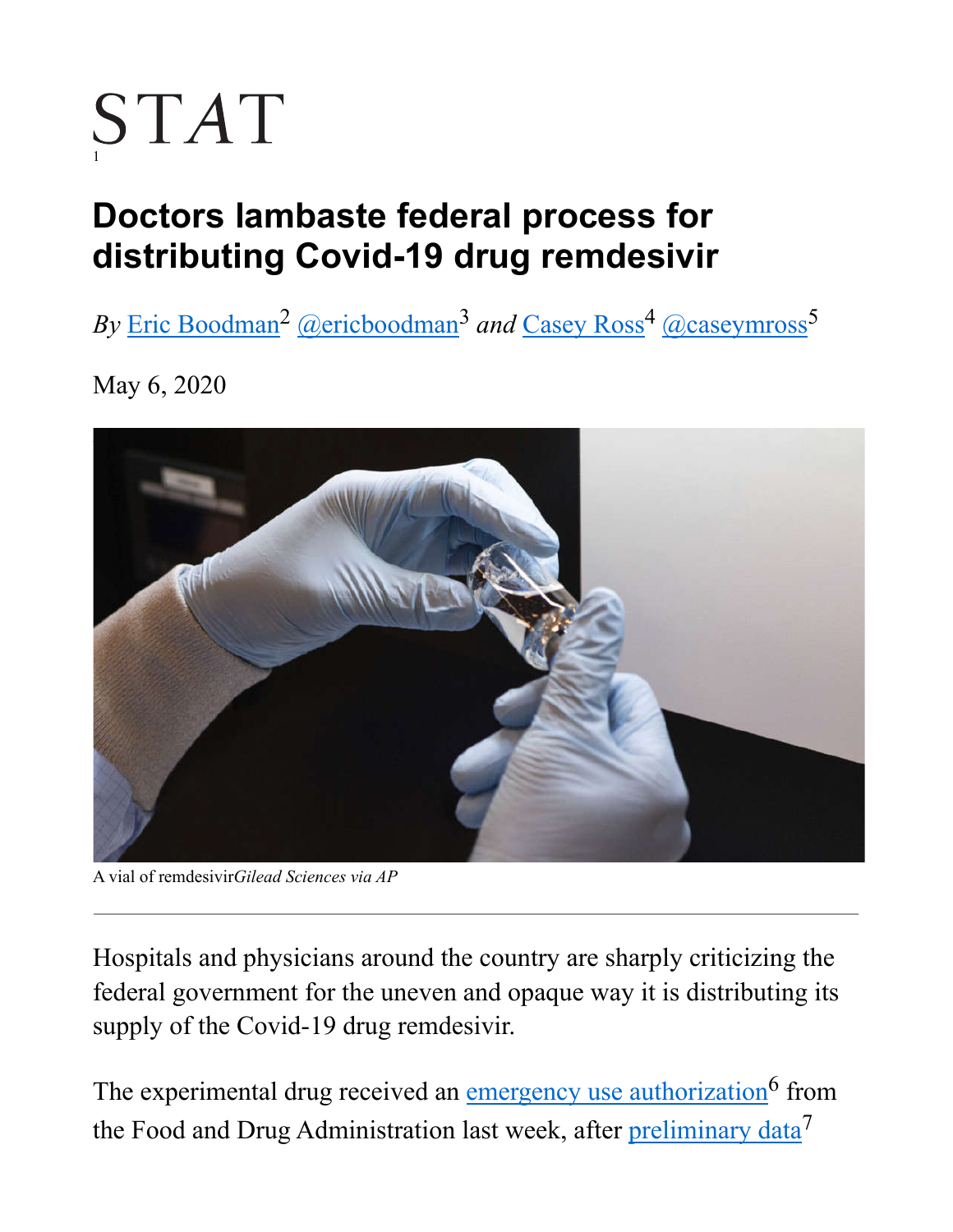from a clinical trial showed that it reduced how long it took hospitalized Covid-19 patients to recover. Now, as the drug's producer, Gilead Sciences, tries to ramp up production<sup>8</sup>, the U.S. government is starting to distribute the limited number of vials that aren't needed for ongoing research, so that patients can start to see the benefit outside of clinical trials.

About two dozen hospitals are believed to have been chosen to receive the drug so far, but clinicians told STAT it is unclear why some medical centers were chosen to receive coveted doses while others weren't and who is making those decisions in the first place.

"In my opinion, and I think in the opinion of many of my colleagues, there is a complete lack of transparency about how this decision is being made and who is making it," said Daniel Kaul, an infectious disease physician at the University of Michigan. His hospital's pharmacy department informed him that their center wouldn't be getting any doses of remdesivir after being in contact with the drug's private distributor, AmerisourceBergen, earlier on Wednesday.

"Those of us on the frontlines treating people with Covid-19 need to know what the criteria are and where this drug is going to be available and why those places were selected," he went on."All of us want to make sure limited resources are used in the most efficient fashion. … The government entity making this decision should reveal itself and it should state its criteria."

Even medical centers chosen to receive the drug were in the dark. "I legitimately do not have any insight into how hospitals were selected," said Paul Biddinger, director of Massachusetts General Hospital's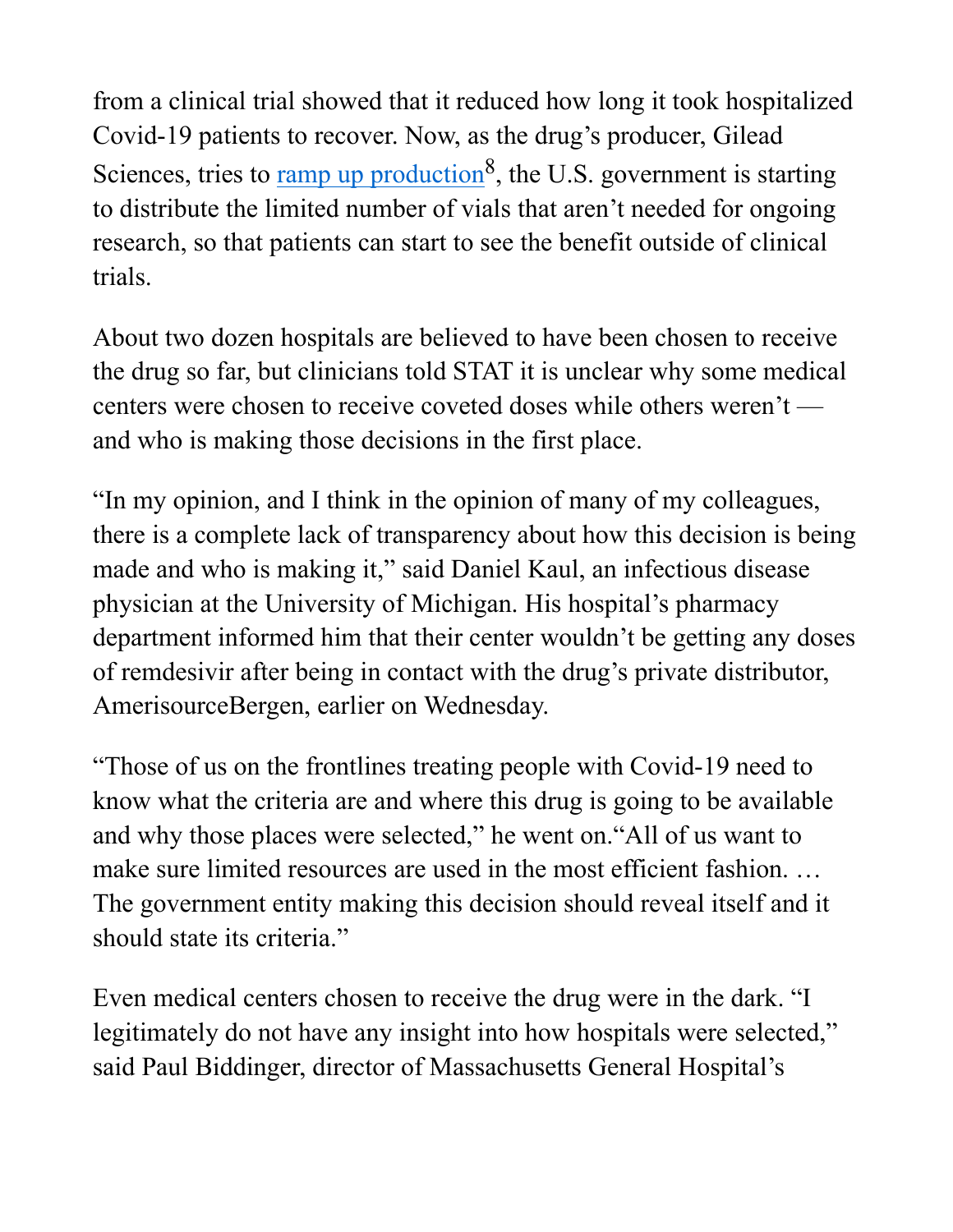Center for Disaster Medicine and one of the leaders of the hospital's pandemic response.

On Tuesday evening, he said, the hospital's pharmacy got confirmation that it would receive enough remdesivir for about 170 patients. He had heard that three other medical centers in the state also got allocations. Most other Massachusetts hospitals — including some that were among the hardest hit by Covid-19 — would receive none. Biddinger said that on Wednesday, his team was in touch with the Massachusetts Department of Public Health about giving the agency the hospital's allotment, if federal regulations allowed that sort of transfer.

"What we want is to make sure that everyone has fair access to the medication," said Biddinger. "We recognize that there are people from around the state that meet the criteria, and we certainly don't want to be the only hospital [in metro Boston] with access to the medication."

Helen Boucher, chief of infectious diseases at Tufts Medical Center in Boston, said not all the hospitals authorized to receive remdesivir in Massachusetts are the ones with the most Covid-19 patients. "In our state, it's really unclear how the decision was made," she said. "It has us concerned that the maximum number of patients won't benefit."

Mass. General, with 381 patients as of Wednesday, seemed a clear choice for remdesivir. But two others that are receiving doses are much farther down the list: Melrose-Wakefield Hospital had 52 patients, while North Shore Medical Center in Salem had 102, according to a state  $database<sup>11</sup>$  of Covid-19 cases. Meanwhile, Beth Israel Deaconess Medical Center in Boston, with 248 cases, and Boston Medical Center, with 238, aren't slated to get the drug.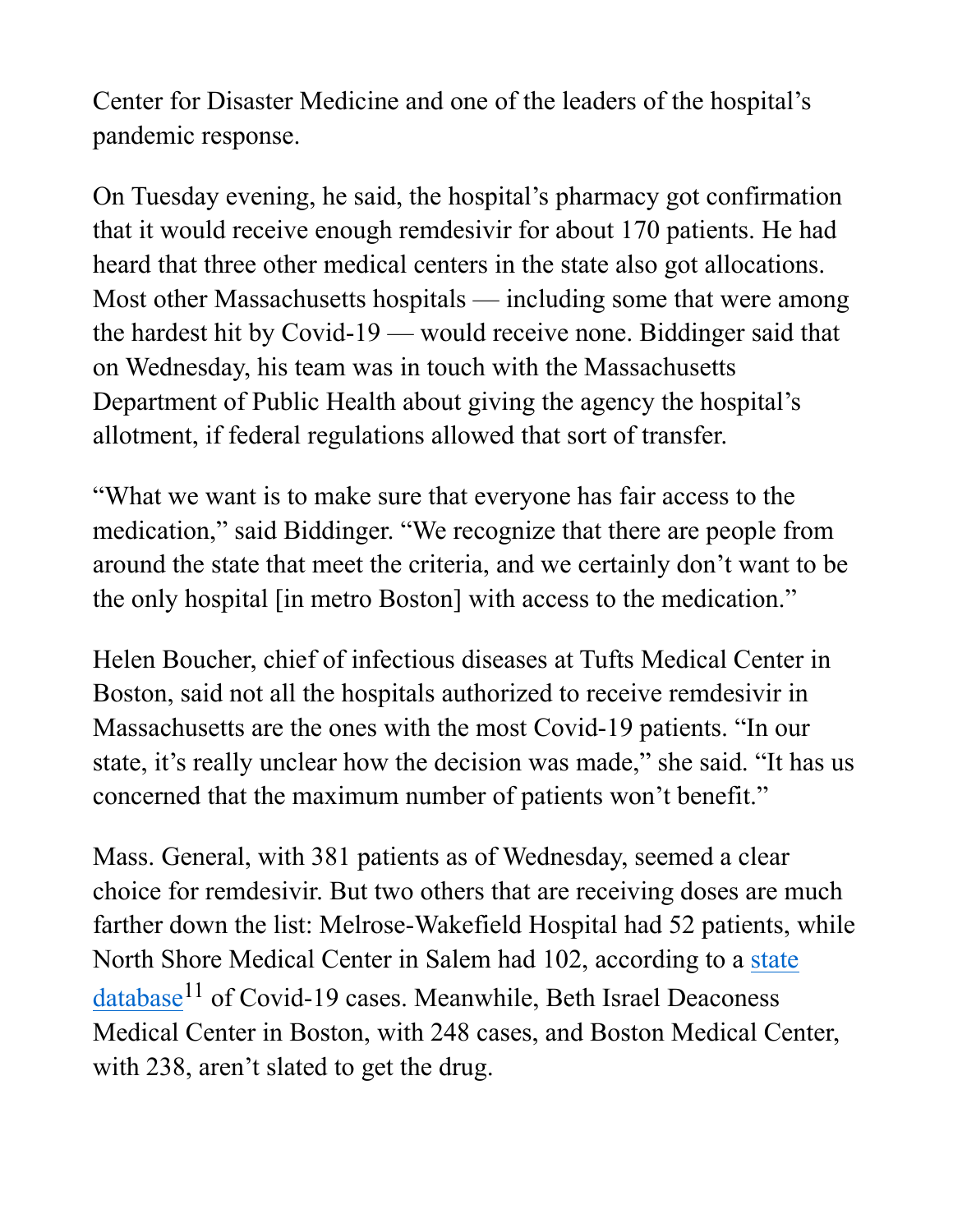"Today, the family of a dying patient asked me why we do not have RDV," Benjamin Linas, a Boston Medical Center infectious disease specialist, tweeted Wednesday night<sup>12</sup>, referring to remdesivir. "What am I supposed to say?"

The drug could not only help individual patients, but also the hospitals that have been overwhelmed with them. "There's lot of talk about 'Are we going to run out of ventilators and ICU beds?'" said Chuck Morris, the Covid-19 incident commander and associate chief medical officer at Brigham and Women's Hospital in Boston, referring to worries felt by hospitals around the country. "So any therapy that might translate into avoiding intubation — or fewer days of needing a ventilator or an ICU bed — could be really helpful, not just for that patient, but for a hospital or health system or population."

#### Related: 13

## **With remdesivir, Gilead finds itself at strategic crossroads, with its reputation (and far more) at stake 13**

Earlier instances of unapproved drugs being authorized for emergency use have been very different, said Michael Ison, an infectious disease physician at Northwestern Medicine. During the H1N1 flu outbreak in 2009, he explained, the Centers for Disease Control and Prevention created a website as soon as the FDA authorized emergency use for peramivir, so that hospitals could apply for the medicine.

Not so for remdesivir. "Currently there is no way anywhere I've seen to figure out how this is being distributed or how they're making decisions about this," Ison said.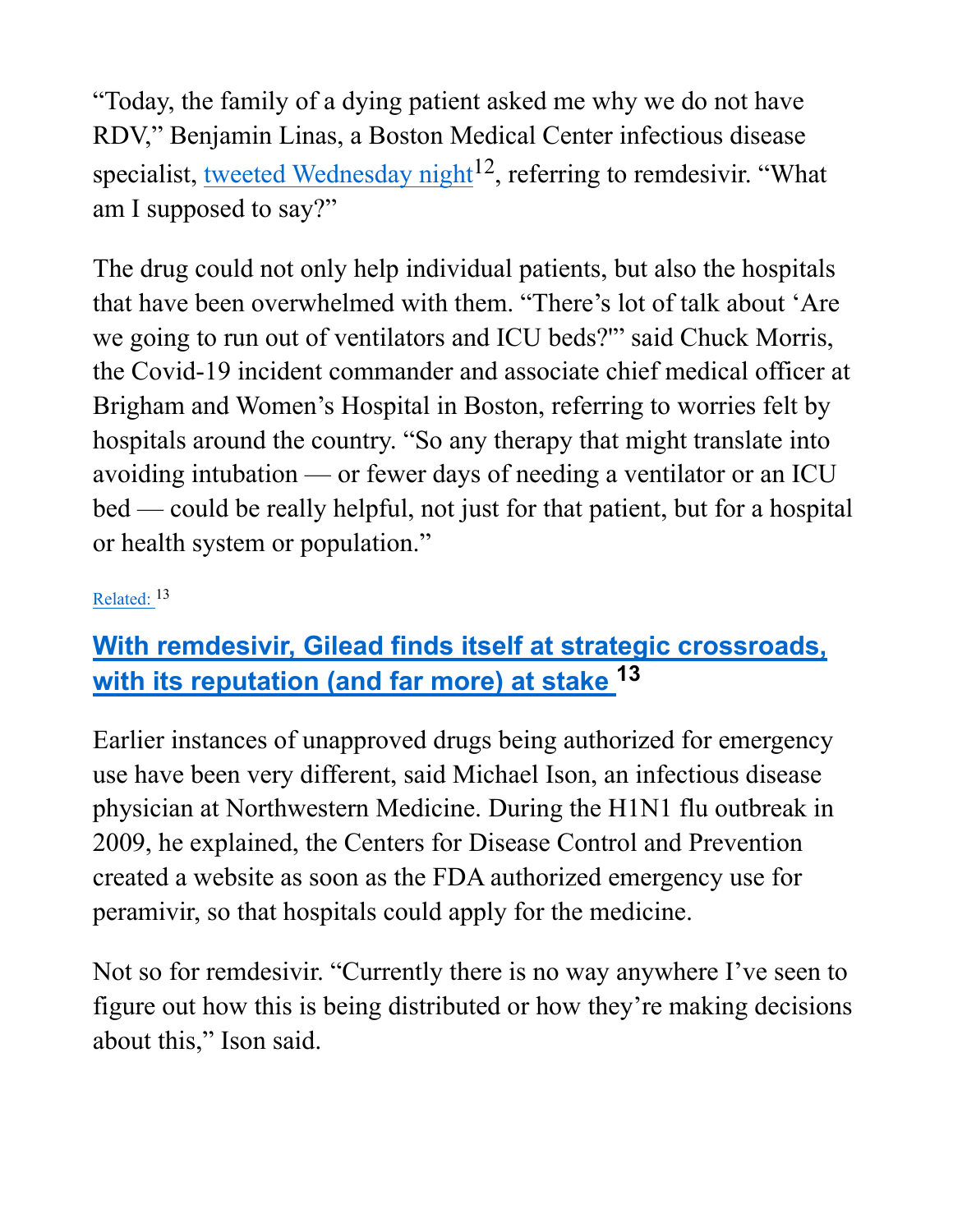He found out through his hospital's head of pharmacy that Northwestern would not receive any doses under the emergency use authorization. "This led me to reach out to leaders around the country who are focused on the care of these patients, and found that a huge number of large academic medical centers … didn't have access to this drug," he said. Ison heard that about 25 hospitals have been approved but that the University of Washington, University of California, San Francisco, Emory, Duke, Tufts, and Boston Medical Center had all been told they wouldn't get any of the government's supply of the drug.

The fact that some of the hardest hit hospitals weren't among those selected was concerning, he said. "It raises significant questions about how this was done. It's not clear to anyone. There is no place this information can be found," he said.

In the meantime, he said, UCSF has become something of a clearinghouse for information on which hospitals are getting access to the drug. One infectious disease doctor there posted a map on his Twitter feed<sup>14</sup> of the hospitals that received word of an approval or rejection.

"They [UCSF] are doing what the government should be transparent about," Ison said.

"I'm scared and nervous," said Peter Chin-Hong, a UCSF infectious disease doctor. "There are places that are having a lot more cases than California. But what I'm worried about is, are we ever going to get it [remdesivir]? What is the speed at which we're going to get it? And which hospitals in the area are going to get it if we're going to get it at all."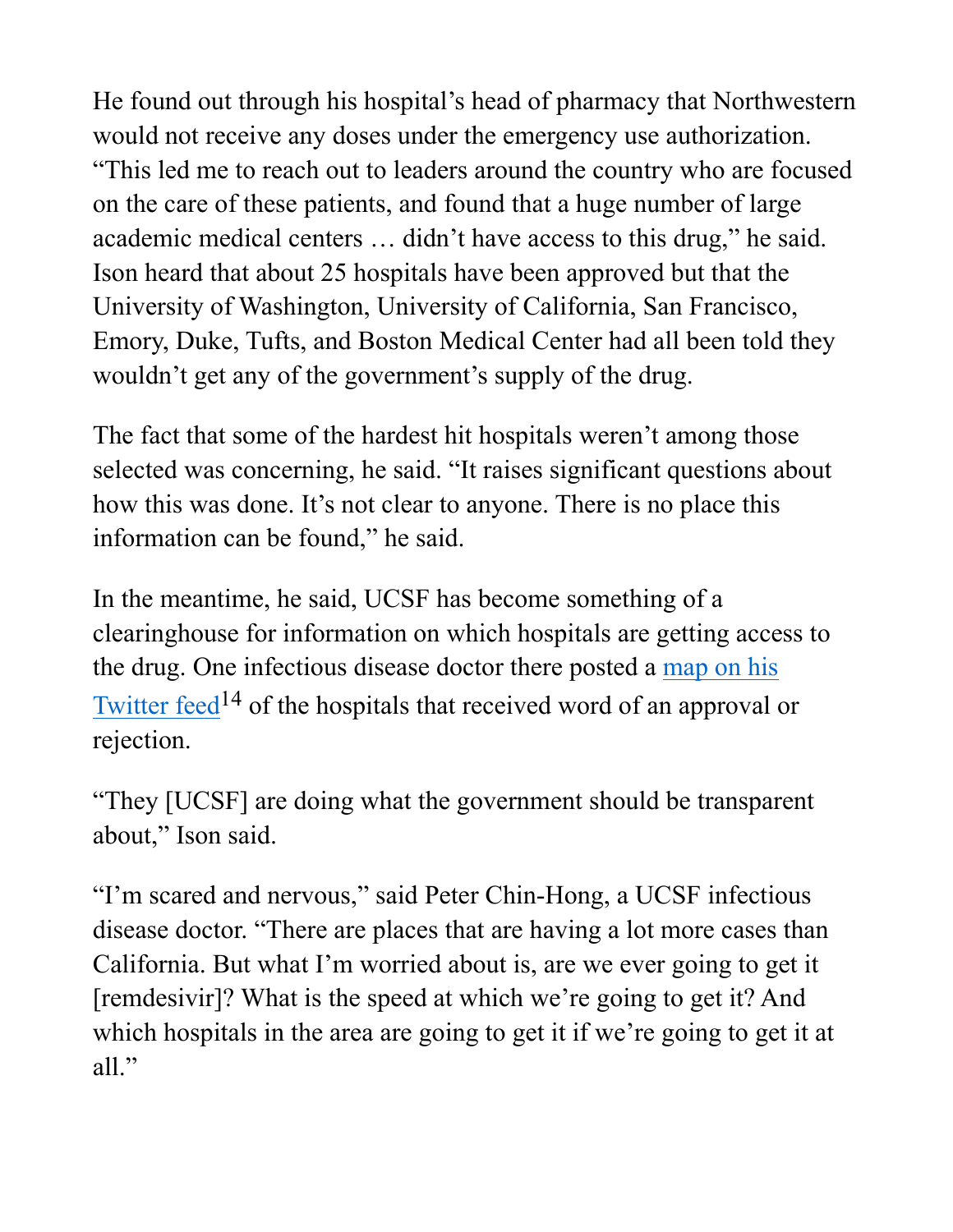Chin-Hong said a colleague in UCSF's pharmacy department began collecting information from other hospitals to create a map of which centers were approved to receive the drug and which were denied. Even as the information started to become public Wednesday, it was unclear which part of the federal government was making the decisions about which facilities will get access to the drug, and why.

"We know who the vendor is — AmerisourceBergen — but we don't actually know who is making the decision. Is it Trump? Is it FEMA? Is it science-informed?"

The Federal Emergency Management Agency told STAT that the Department of Health and Human Services is handling remdesivir distribution; a HHS spokesperson said they would look into the matter. Gilead declined to comment.

AmerisourceBergen issued a statement saying it is working with Gilead and the U.S. government to distribute remdesivir to hospitals, "regardless of whether they are AmerisourceBergen customers. Decisions on which hospitals and the quantity of the product they will receive are being made by the government with AmerisourceBergen using our infrastructure and expertise to efficiently move any product we receive from Gilead in keeping with the government's directives."

#### Related: 8

## **Gilead's remdesivir has seen success against the coronavirus. Now the company has to make enough to supply the world 8**

Chin-Hong said patients and doctors in the UCSF system are actively seeking access to the drug. "This morning I got a call from one of the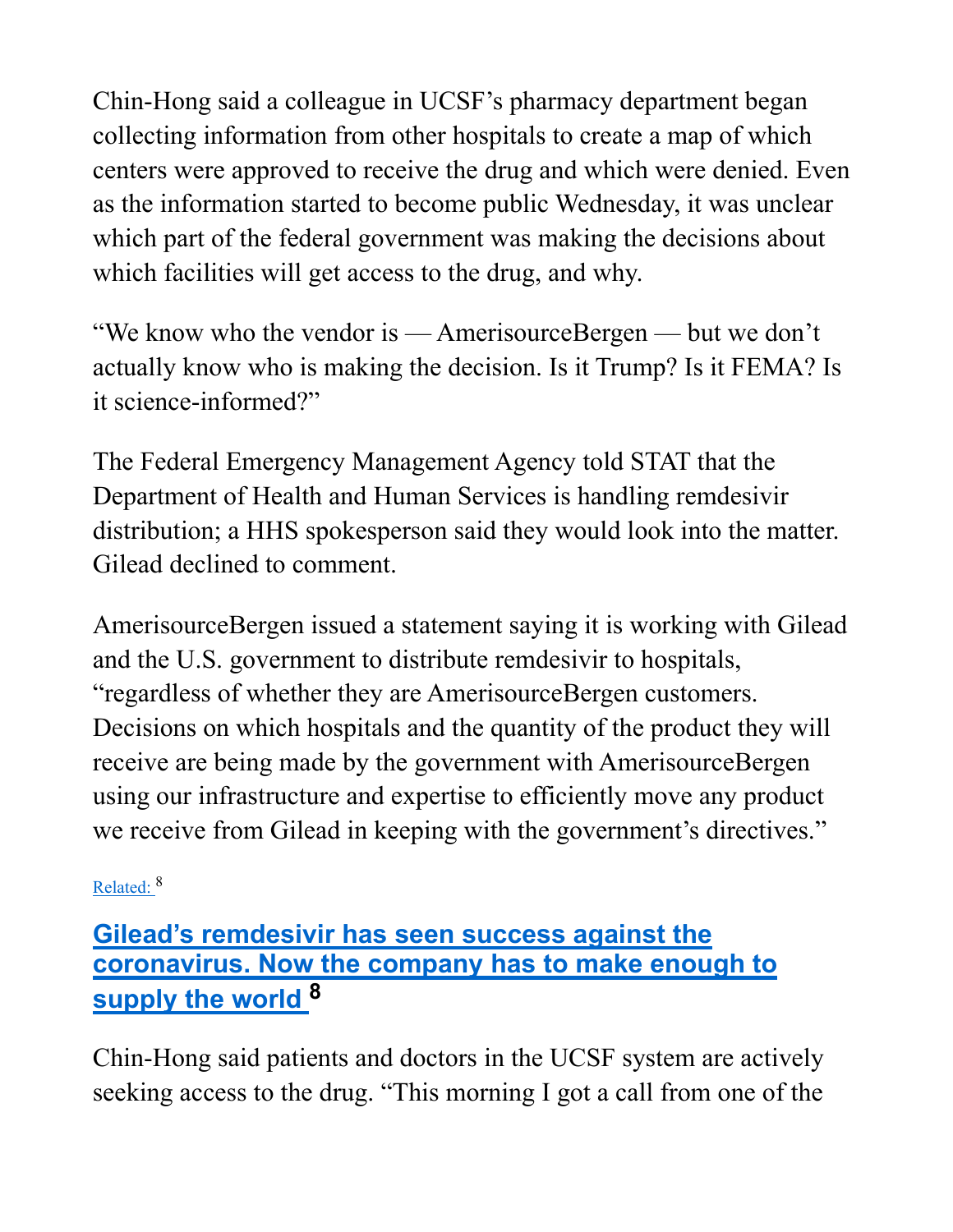hospitals in our system in a different county. They didn't have the drug and they just wanted to know what the options were for their patients."

Part of the issue is that the data on the drug's efficacy are still preliminary. "We don't think, for the short term, there will be enough remdesivir to treat everyone," said Mass. General's Biddinger, "and so we would like to prioritize those who are most likely to benefit from the drug."

While many clinicians suspect treating a patient earlier in their illness may provide more benefit, the evidence isn't published yet. That leaves hospital systems in the unenviable position of choosing who will receive medication without all the relevant information.

"The feeling at the end of the day is that it's probably going to have to be a lottery," said Morris of Brigham and Women's, where patients are receiving remdesivir as part of a clinical trial, and which is part of the same system as Mass. General. While there had been discussions of having to invoke crisis standards of care, which can help hospitals ration limited medical resources in an effort to save the greatest number of lives, there were concerns that that could introduce inequities; those who've had less access to the medical system may have more underlying health conditions that could reduce their chances of getting the treatment.

The Infectious Disease Society of America on Wednesday afternoon posted a letter<sup>15</sup> addressed to Vice President Mike Pence urging the administration to create a fair and open process for distributing the drug.

"The plan for distributing remdesivir should be transparent and should be based on state and regional COVID-19 case data and hospitalization rates," the letter stated. "Supplies of remdesivir should be distributed on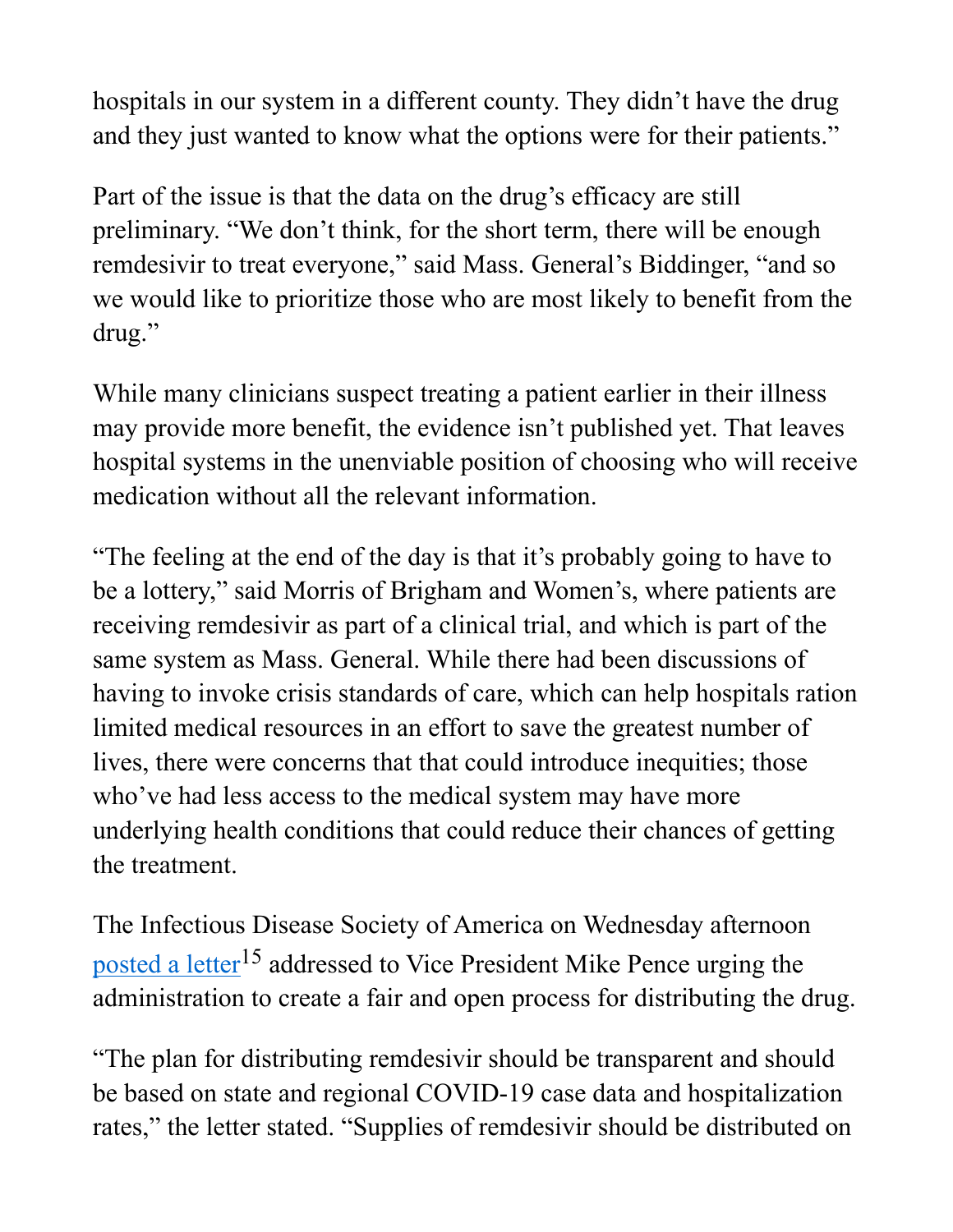a regional basis with equitable distribution within the region to states and within states to hospitals."

The organization, which represents the nation's infectious disease specialists, emphasized that creating such a process is particularly important to eliminate bias and help counteract health disparities that tend to fall along racial lines. "Data on the distribution of remdesivir under the EUA should be publicly available," it wrote. It added that data from the completed clinical trial, the Adaptive COVID-19 Treatment Trial, should be publicly released so that hospitals with a limited supply have the best possible data to inform how to distribute remdesivir among patients.

### **About the Authors**



**Eric Boodman2**

General Assignment Reporter

Eric is a general assignment reporter.



#### **Casey Ross<sup>4</sup>**

National Technology Correspondent